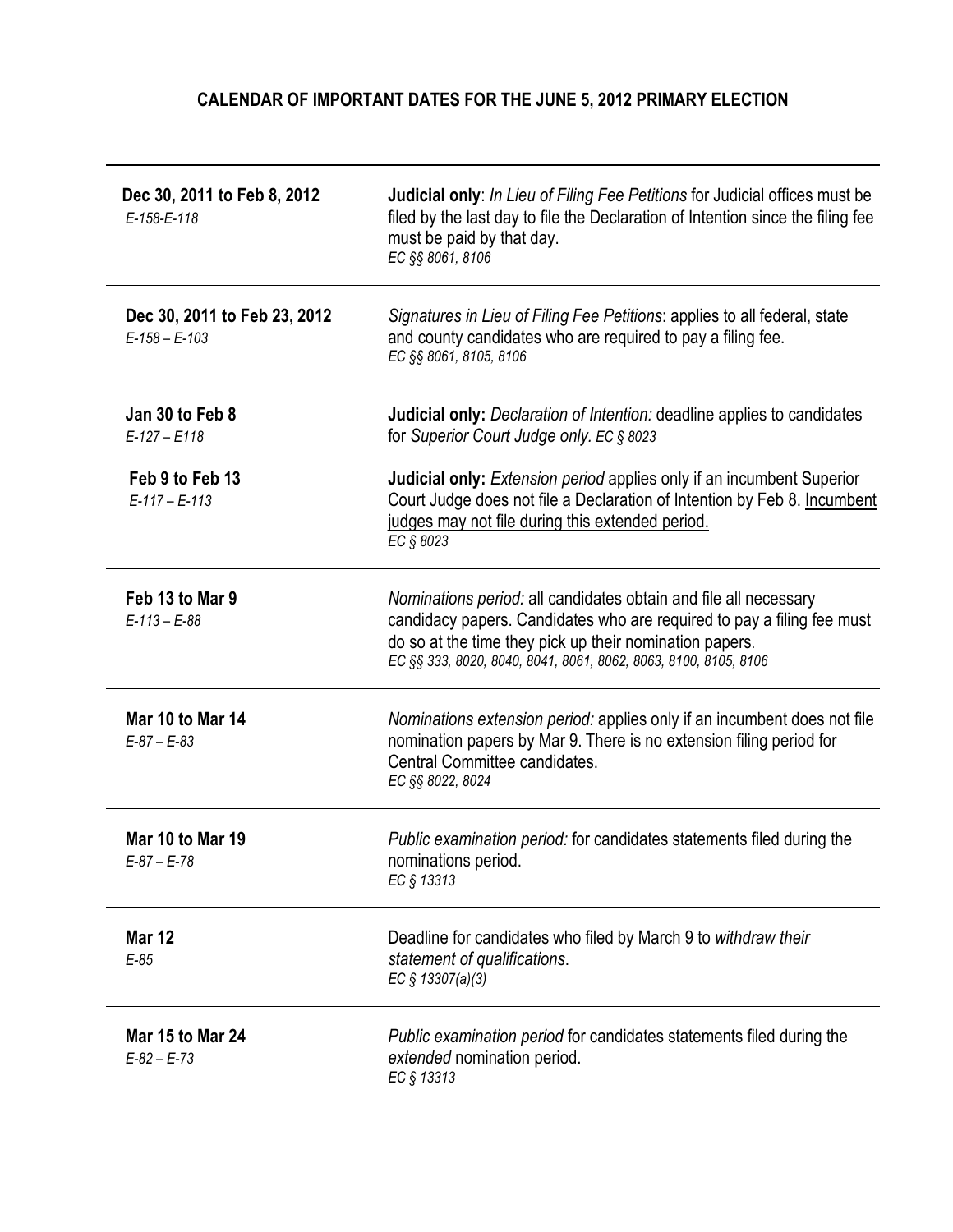## CALENDAR OF IMPORTANT DATES FOR THE JUNE 5, 2012 PRIMARY ELECTION

| <b>Mar 15</b><br>$E-82$          | Deadline for candidates who filed during the extended nomination<br>period to withdraw their statement of qualifications.<br>EC § 13307(a)(3)                                                                                                                          |
|----------------------------------|------------------------------------------------------------------------------------------------------------------------------------------------------------------------------------------------------------------------------------------------------------------------|
| <b>Mar 15</b><br>$E-82$          | Secretary of State conducts the randomized alphabet drawing to<br>determine the order of candidates' names on the ballot. Registrar of<br>Voters draws random alphabet for State Assembly candidates for the<br>Marin County ballot.<br>EC §§ 13111(i), 13112(b)(1)(B) |
| <b>Mar 20</b><br>$E-77$          | Last day to file a petition forcing a judicial contest on the primary<br>election ballot for contests with unopposed or insufficient candidates.<br>EC § 8203                                                                                                          |
| <b>Mar 22</b>                    | Pre-election campaign finance statement due for period ending<br>March 17th. Gov. Code § 84200.5, 84200.7                                                                                                                                                              |
| Apr 9 to May 22<br>$E-57 - E-14$ | Period that write-in candidates can obtain and file nomination papers.<br>EC § 8601                                                                                                                                                                                    |
| Apr <sub>6</sub><br>$E-60$       | First day to mail ballots to overseas and military voters.<br>EC §§ 300, 3307                                                                                                                                                                                          |
| Apr 26<br>$E-40$                 | First day to mail voter information and sample ballot to all voters.<br>EC § 13300                                                                                                                                                                                     |
| May 7 to May 29<br>$E-29 - E-7$  | Period in which any registered voter may apply by mail for a vote by<br>mail ballot. Mailing of vote by mail ballots begins as well as voting in<br>person at the elections office.<br>EC §§ 3001, 3003                                                                |
| May 21<br>$E-15$                 | Last day to register to vote in the June 5, 2012 Primary election. Forms<br>received by mail must be postmarked by this date.<br>EC §§ 2102, 2107                                                                                                                      |
| May 24                           | 2 <sup>nd</sup> Pre-election campaign finance statements due for period ending<br>May 19th. Gov. Code § 84200.5, 84200.7                                                                                                                                               |